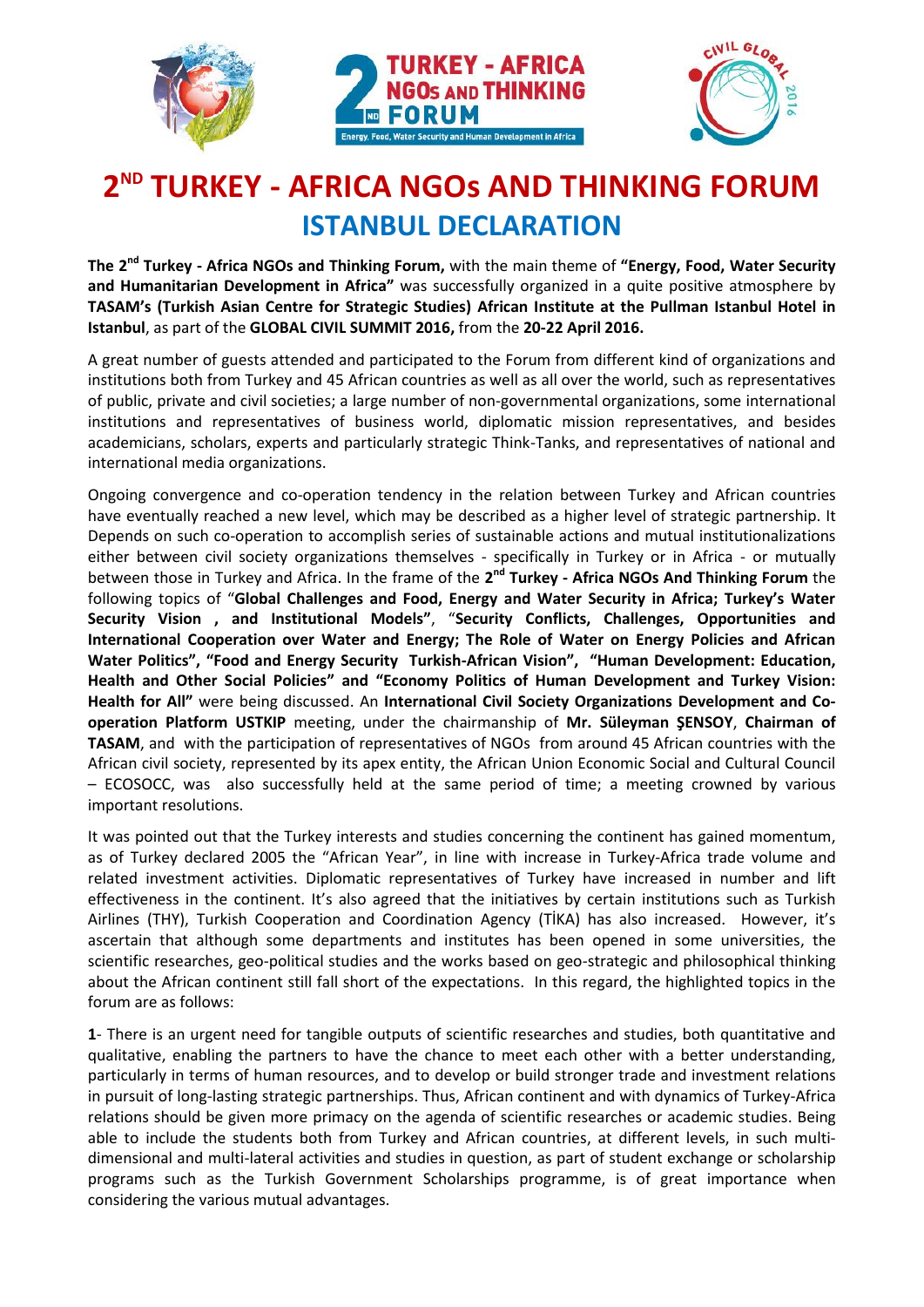





**2**- On the other hand, pertinent issues regarding energy security in Africa were raised. In effect, as part of global energy problems and ensuring security for Africa's energy resources and facilities, the Agenda 2063, a strategic policy planning of African Union should be boosted as to favor the socio-economic transformation of the continent which has been put into the agenda of the G20, titled 'Energy for All', in the frame of Africa Energy Vision, and with some organizations taking the lead initiatives such as PIDA (Programme for Infrastructure Development in Africa) and other institutions.

**3**- It was affirmed in this forum, which has received an important sympathy based contribution to the solutions for energy problems in the continent under the guidance of African Union, that Turkey should maintain its policies with the awareness of the continent's economic, social and political potentials especially in Sub-Saharan Africa. However, especially from the idea that commercial activities play important roles in the consolidation of people and communities; trade and social relations should be developed and strengthened through a public diplomacy perspective (the policies such as guided by the Akhi culture for example), which considers trade activities as communication and social cohesion or consolidation opportunities between communities, as well as the way strengthening diplomatic relations.

**4**- In effect, a rapid development can be observed easily by updated data especially in Sub-Saharan Africa. However, it should be remembered that about 621 million people, according to the data from World Economic Forum (2015), are unacceptably deprived of electricity facilities. Furthermore, considering its rich potential concerning either raw materials or human resources that become the spotlight of the world, a way should be found so that Africa can reap the benefit of its current growing situation, particularly as the continent should face the next global phase of industrialization.

**5**- One of the main obstacles in terms of Africa's industrialization is the energy production. Furthermore, lack of energy infrastructure and related facilities as well as challenges concerning the establishment and development of energy production mechanisms are still some part of the obstacles which need to be overcomed. Thus, the continent's raw materials and energy resources should be operated and managed by African people as well as the exportation of these materials to foreign markets, in parallel with the slogan "African Solution to African Problems" .

**6**- Africa's infrastructure development vision was presented through the examples of institutionalized works inspired by New Partnership for Africa's Development (NEPAD) model, as a common initiative of African Union Commission, the NEPAD Secretariat and African Development Bank (AfDB). As part of Africa's Energy Vision, Programme for Infrastructure Development in Africa (PIDA) calls upon the related countries and organizations to set up continent-wide large-scale hydroelectric turbines. In addition, it was mentioned briefly that there are certain future plans of the organization for continental or regional development, aiming at infrastructure building, including Nigeria-Algeria pipeline, related to transport, energy, communication technologies and conterminous water resources as part of Africa's development vision policies and strategies.

**7**- It is important to improve alternative strategic co-operations inter-continental and inter-regional levels as well as in between continent-countries, such as African Union and Organization of Islamic Cooperation (OIC), and Turkey-Africa.

**8**- As a reminder in this frame, the Turkish Opening to Africa Action Plan (1998), Turkey-Africa Cooperation Summit (Istanbul, 2008) and 2. Turkey-Africa Cooperation Summit (Malabo, 2014), are considered as milestones of Africa-Turkey partnership process; it was thus emphasized that, the implementation of the decisions aiming at ameliorating the infrastructure facilities for production and consumption of energy in a sustainable and environmentally friendly way, as well as promotion of collaborative networks between the African continent and Turkey is of great importance. In fact, as part of Turkey-Africa Strategic Partnership process, successful implementations and experiences related to renewable and sustainable energy, as well as other alternative resources such as non-farm bio-fuels and even thermal energy should be exchanged. Possible alternative co-operations should be encouraged throughout this process.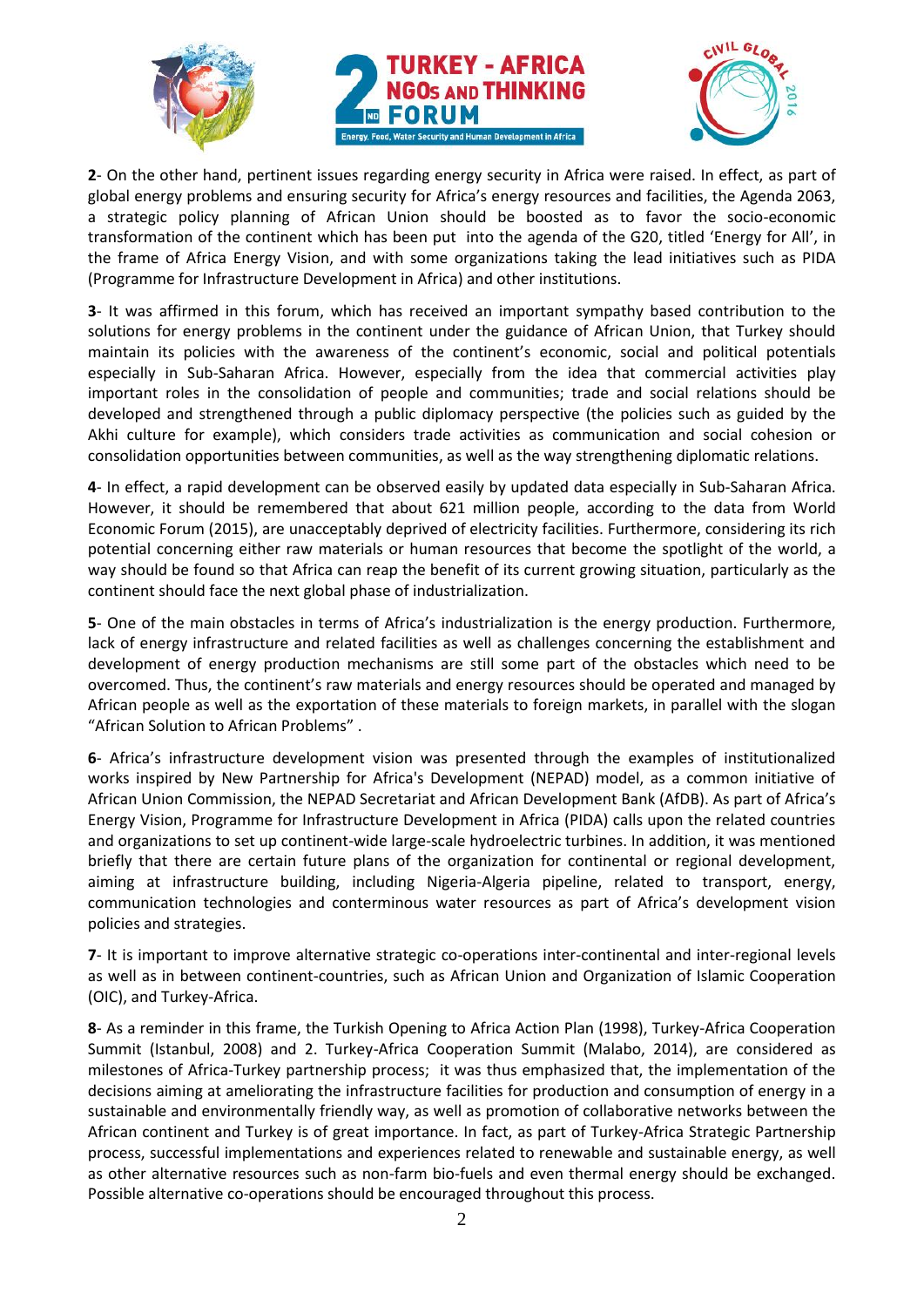





**9**- Considering the fact that the status of Africa within G20 is extremely poorly represented and currently only one of the 54 African countries (South Africa) is a member of G20, the importance of Turkey's initiatives based on the G20 year of 2015 presidency, which are giving priority to assistance in the development and resolution of institutional problems of the continent which faces global economic challenges, was also emphasized.

**10**- Also considering the point that at this moment in Africa, where almost all countries have a strong urbanization tendency and initiatives to develop comprehensive policies for green public spaces, parks and landscape gardening, it is strongly emphasized that being deprived of green spaces harmonized with urbanization and regular maintenance services is unacceptable especially in countries where ecological facilities are exceptionally favorable; certain arrangements, which should directly be dedicated to the public benefit, in potential forest areas held in control and aiming to ensure a more peaceful and healthier living environment, need to be done; and strengthening the protection of forest areas should be considered as being of same type of issues as the overall activities related to the infrastructure, including transportation, energy, water, discharge of urban waste and particularly health.

**11**- On the other hand, the policies and plans of Guinea's government towards development of the "Botanical Gardens", which are closely related to either agriculture and bio-energy or farming and food issues of the continent and particularly important in terms of scientific researches, were mentioned; the need for international cooperation in such initiatives was expressed.

**12**- It was emphasized that sustainability of sanitation, hygiene, an especially access to water; energy, water and food, which are perceived as if they are different problems, are actually mostly interconnected problems. It's pointed out that the importance of water for food and energy security arises from its position as a part of management process, which benefited from natural resources in a most effective way of water resources; and that this process can be sustained only by promotion and competitiveness. It was highlighted that, although there are certain small differences observed between the regions, the continent is still the most threatened area, in terms of food security, in the world and increasing food demand can be met only by the development of effective agricultural methods.

**13**- It was equally emphasized that, the 2030 Agenda for sustainable development goals, many rural dwellers in African countries are not even aware of points such as ending hunger, achieving food security and improved nutrition as well as promoting sustainable agriculture; making management of water and sanitation sustainable and available for all as well as ensuring access to affordable, reliable, sustainable and modern energy for all. Further, it's also highlighted that the NGOs, one of the cardinal roles of which is monitoring and evaluation, should be better placed to sensitize the people, particularly women and youth, to the 2030 Agenda and better met the need to hold the government accountable for the implementation of related policies.

**14**- Considering the fact that the very nature of urbanization phenomenon negatively reinforces water and sanitation issues, it was emphasized that water security is threatened in Africa, particularly in urban areas. Lack of well-managed efforts against rapid population growth, poor planning, pollution, unplanned urbanization and competitiveness based on the demand caused by restricted availability of resources were sorted as major factors that are threatening water security in Africa.

**15**- Over the example of Nigeria and in the context of water, energy and food in particular, the forum drew attention to the security issues on the continent and the importance of strategic cooperation in discouraging of terror events, which have been emphasized as one of the most important factors that leads to social instability and consequently hindering the social and economic development.

**16**- It was mentionned that sustainable policies should be developed in order to build resistant cities in terms of infrastructures. Thus, the current electrical system, which is common in Africa and consists of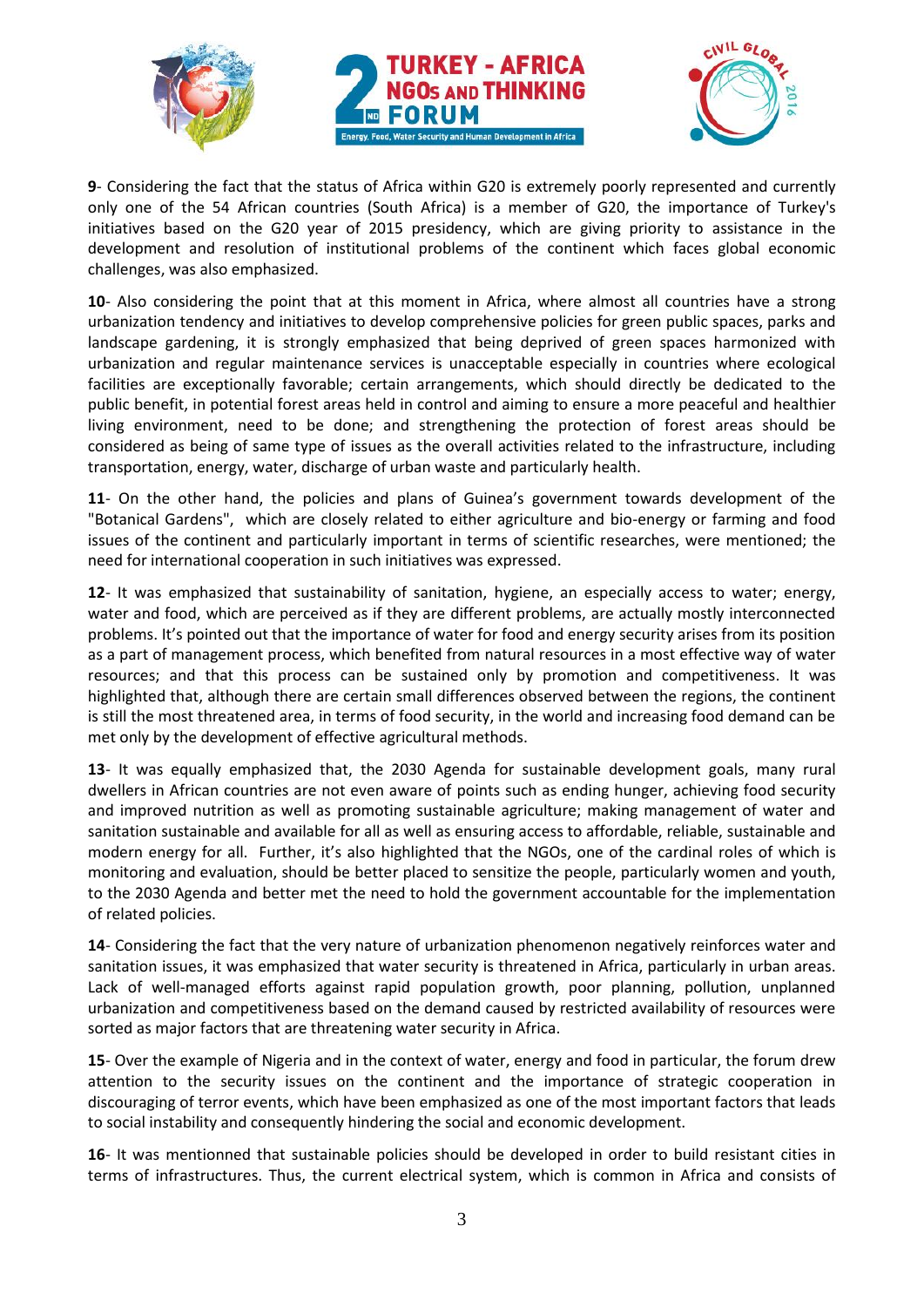





production, transmission, distribution and supply phases, should be renewed because particularly its supply phase is extremely unprotected against bad weather conditions.

**17**- From the fact that in sub-Saharan Africa where informal economic activities are prevalent, followed by agriculture as an income source of the female population, mounting as high as 85-90 percent, while they carried out their households, the forum drew attention to the training needs of African women who are working in such undeclared small enterprises, as uneducated and inexperienced employees, particularly in the tourism sector. Thus, the need for improving and implementing related substanable policies.

**18**- The Turkey-Africa Strategic Partnership was recalled in the context of the report released after the Head of States Summit held in Africa (2008) and emphasized that there are certain important roles which need to be undertaken by NGOs in this partnership process. This is significant, particularly these days in terms of Turkey-Africa relationships. It was confirmed that such events similar to the  $2^{nd}$  Turkey-African NGOs and Thinking Forum (2016) provide intellectual contribution to the formation of a continental awareness and Turkey-Africa long-term relations should be promoted within the scope of the win-win partnership process, which focused on stability and equality and consideration.

**19**- In order to have impact on decision-makers and policy making processes concerning Turkey-Africa relations, it is required to establish a "task force" as a joint initiative of Turkish and African NGOs in collaboration with AU-ECOSOCC.

**20**- Considering that there are some differences between the local NGOs and International NGOs (INGO) in terms of finance providers, especially that African NGOs are not preferred by Western sponsors on the grounds of accountability issues of local NGOs, it was stated that, large part of supports have often been received by international NGOs, and the how local NGOs can be reliable in order to make them favorable in terms of financial support was being questioned. However, it was pointed out that, it is highly unlikely that local community based organizations, which are supported by INGOs or institutions, can act independently particularly in Africa.

**21**- It was considered that the NGOs could lose their leadership roles in the securisation of social and economic justice as they gradually become a type of economic enterprise. Over the roles of INGOs and local NGOs in influencing the capacity of local powers, in terms of development processes, the forum questioned whether the NGOs serve the public, as it should be, or sponsor organizations.

**22**- From the facts that, based on a case-study for African students in Ankara, it was emphasized that more civil and public initiatives, aiming at the elimination of mutual misperceptions need to be developed. Also it was pointed out that the performance towards socio-cultural cooperation would be decisive in the course of in both medium and long-term bilateral relations. Particularly, Turkish NGOs should be in constant contact with African students in Turkey. The relationships between these students and NGOs should be strengthened through specific initiatives and events such as projects and programs, but beside that, African students in Turkey should be considered as significant contributors to the development of bilateral relations, not as a source of income.

**23**- Knowing that many African communities are going through a development and industrialization process, it was emphasized that certain elements need to be considered related to the training and modernization of technical labor force, which is conceived as the most efficient human resources based development strategy. To develop projects, including some fators such as strengthening economic and social development, increasing policies and strategies, as well as employment facilities and opportunities, improving working conditions, acting according to a predetermined plan are some prerequisites for enhancing social and economic development.

**24**- Given that the most valuable capital is human resources, and economic growth is much more influenced by age profile of a population than its size (and considering a rate of 60 percent, 20 percent of which consists of young people between the ages of 15-25, and an overall demographic structure, with